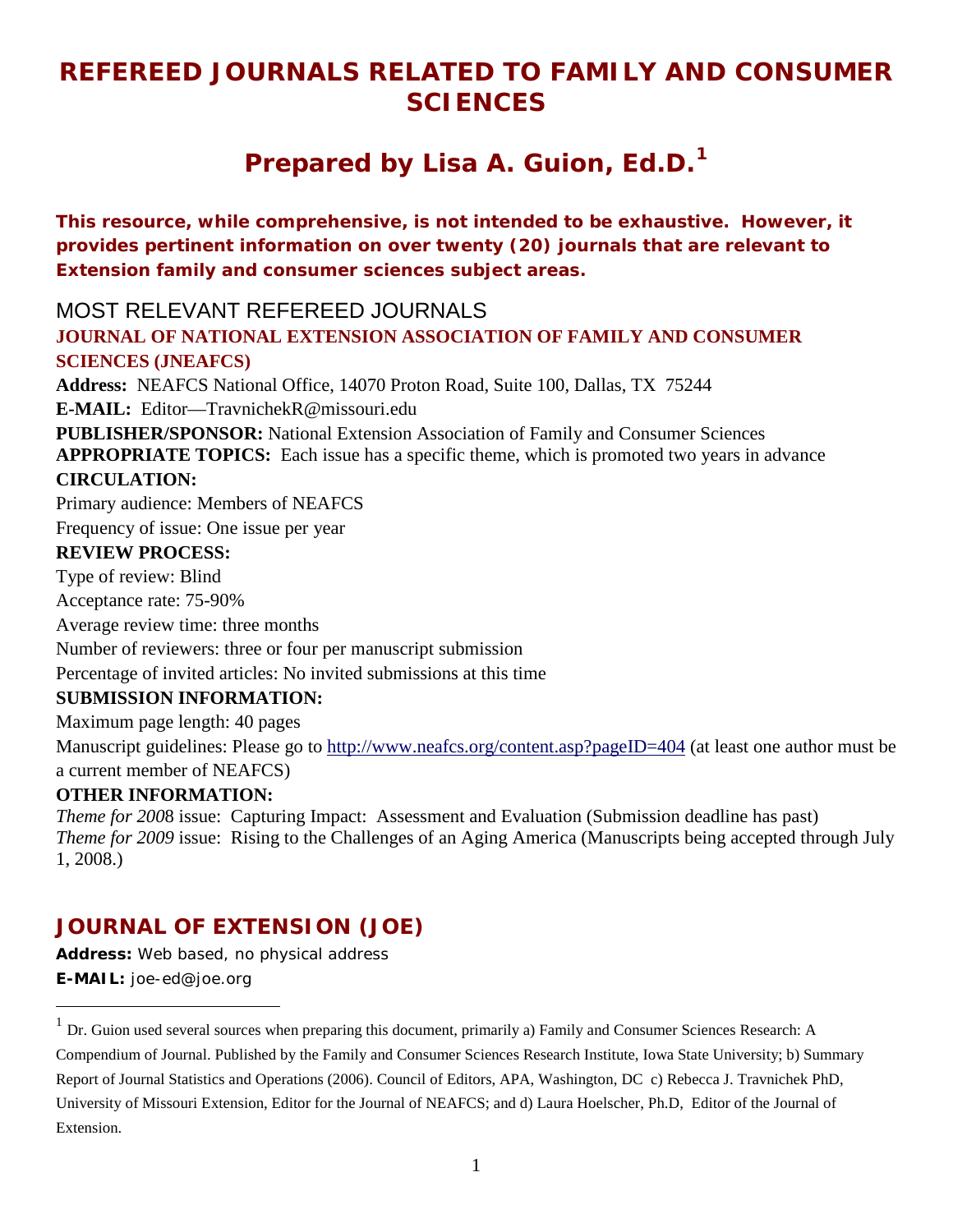#### **PUBLISHER/SPONSOR:** Extension Journal, Inc.

**APPROPRIATE TOPICS:** Subjects of interest and relevance to a broad audience of U.S. Extension professionals, including but not limited to established Extension program areas. Submissions dealing with emerging and contemporary issues affecting Extension education that expand and update the research and knowledge base of Extension professionals and other adult educators are encouraged.

**CIRCULATION:** Primary audience: Extension and outreach educators and scholars

Frequency of issue: \_6\_ per year

Copies per issue: Available exclusively on the World Wide Web, so question doesn't exactly apply. In 2006, 2,164,964 visitors requested 4,793,025 displayable pages. More information is available at <http://www.joe.org/stats.html>.

#### **REVIEW PROCESS:**

Type of review: Blind review of Feature articles, Research in Brief articles, and Ideas at Work articles. Commentary and Tools of the Trade articles reviewed by the editor.

Acceptance rate: \_\_43% in 2006. More information is available at [<http://www.joe.org/ques1.html#Q2>](http://www.joe.org/ques1.html#Q2) Average review time: 4-8 months

Number of reviewers: Features and Research in Brief articles, 3 blind reviewers. Ideas at Work articles, 1 blind reviewer. Commentary and Tools of the Trade articles, 1 reviewer (editor).

Percentage of invited articles: \_\_\_0\_ %

### **SUBMISSION INFORMATION:**

Maximum word length: \_Commentary, 1,500 words. Feature, 3,000 words. Research in Brief, 2,000 words. Ideas at Work and Tools of the Trade, 1,000 words

Page charge to publish manuscript: \$ none

Manuscript quidelines: Please go to <http://www.joe.org/sub1.html>.

### **OTHER INFORMATION:**

Extensive assistance for authors and further information about *JOE* is available at <http://www.joe.org/prosauthors.html>.

# OTHER RELEVANT REFEREED JOURNALS

# **FAMILIES IN SOCIETY: THE JOURNAL OF CONTEMPORARY HUMAN SERVICES**

**11700 West Lake Park Drive**

**Milwaukee, WI 53224-3021**

**E-MAIL:** info@familiesinsociety.org

**PUBLISHER/SPONSOR:** Families International, Inc.

**APPROPRIATE TOPICS:** consumer/family policy, consumer/family psychology, individual/family therapy

and counseling

**CIRCULATION:** Primary audience: academic, practitioner, and agency

Frequency of issue: 6 per year

Copies per issue: 3,200

### **REVIEW PROCESS:**

Type of review: double-blind Acceptance rate: 30-39% Average review time: 2-4 months

Number of reviewers: 3

Percentage of invited articles: 10-19%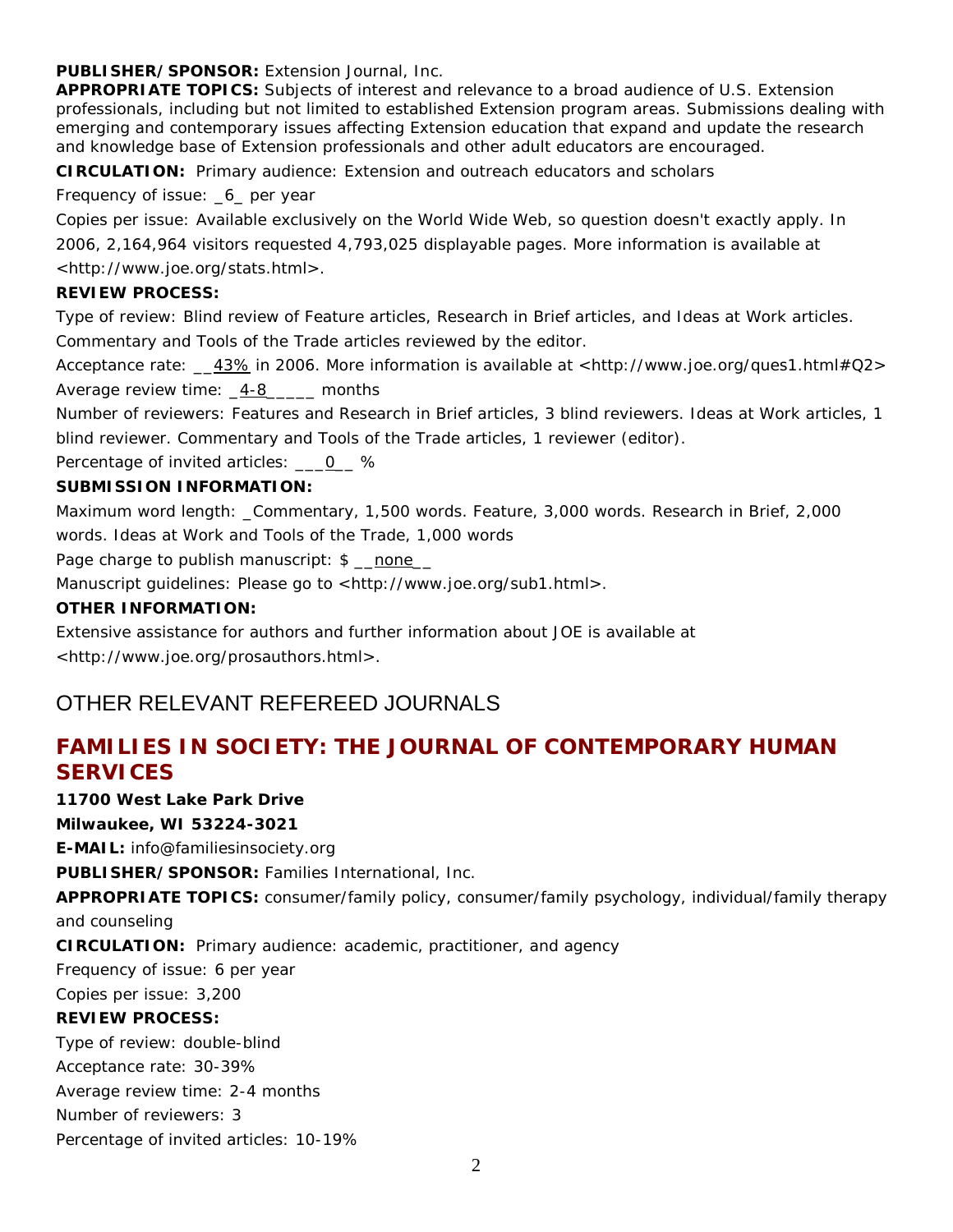#### **SUBMISSION INFORMATION:**

Maximum page length: 25+ pages Preferred range of words: 4,000 - 6,000 words Page charge to publish manuscript: none Manuscript guidelines: From editor

**OTHER INFORMATION:** Journal is a practice and issues-related journal directed to human service professionals. Feature articles in the journal can be classified according to the following categories: (1) practice description (how a practitioner or agency manages some kind of work); (2) practice reflection/analysis (work with types of clients or types of practice; articles are reflective and analytical and discuss principles of practice in these areas or with these clients); (3) theory (theoretical underpinnings of practice: psychodynamic, systems, existential, eclectic); (4) research reports (practice-related and expands on the practice implications of the study); and (5) agency/profession (supervision of practitioners and management of agencies, with professional concerns of agency personnel and practitioners, and with topical concerns of human services professionals in general).

# **FAMILY AND CONSUMER SCIENCES RESEARCH JOURNAL**

**Joan R. McFadden, Editor Ball State University 450 E CR 450 N, Seymour, IN 47274 PHONE: (812) 523-6273 jmcfadden@ bsu.edu PUBLISHER/SPONSOR:** American Association of Family and Consumer Sciences **APPROPRIATE TOPICS:** Research and scholarly reviews in all areas of family and consumer sciences and related disciplines concerned with the general well-being of families and individuals, including such areas as child and family studies; family economics and management; textiles and clothing; food and nutrition; housing, equipment, and design; and family and consumer sciences education. **CIRCULATION:** Primary audience: academic, extension specialist Frequency of issue: 4 per year Copies per issue: 2,100 (world wide) **REVIEW PROCESS:** Type of review: double-blind Acceptance rate: 20-29% Average review time: 2-4 months Number of reviewers: 3 Percentage of invited articles: less than 10% **SUBMISSION INFORMATION:** Maximum page length: about 40 pages Preferred range of pages: 25-30 pages Page charge to publish manuscript: \$40 submission fee Manuscript guidelines: In each journal issue; manuscripts should follow *Publication Manual of the American Psychological Association* as a style guide. **OTHER INFORMATION:** Publishes original research and scholarly reviews in all areas of family and

consumer sciences concerned with the general well-being of families and individuals.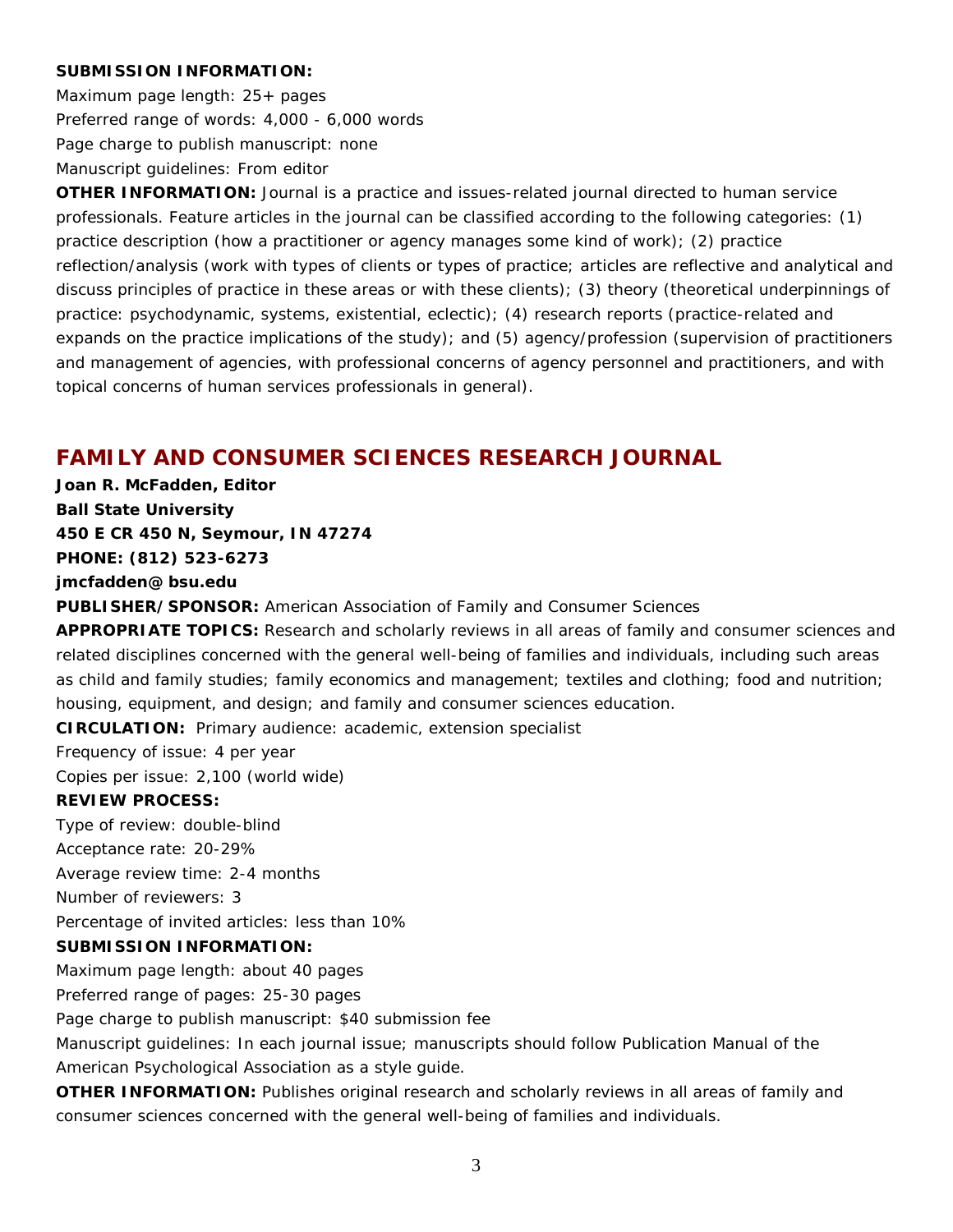# **FAMILY RELATIONS**

#### **Joyce Arditti, Editor**

**PUBLISHER/SPONSOR:** National Council on Family Relations

**APPROPRIATE TOPICS:** aging, child and parent relationships, cross-cultural/international issues, families across the life cycle, family health, family interventions, family life education, family therapy, family violence, gender roles, marital enrichment, marital strengths, minority families, religion and the family, sex education, sexual and emotional abuse, stress and relationships, women's issues, and more **CIRCULATION:** Primary audience: academic, practitioner

Frequency of issue: 4 per year

Copies per issue: 5,000

#### **REVIEW PROCESS:**

Type of review: double-blind Acceptance rate: 20-25% Average review time: 2 months Number of reviewers: 2-3 Percentage of invited articles: less than 10%

### **SUBMISSION INFORMATION:**

Preferred range of pages: 25-30 pages

Page charge to publish manuscript: none; \$15 submission fee

Manuscript guidelines: Manuscripts must be submitted online. For complete and detailed instructions, please visit the Family Relations online submission site (http://mc.manuscriptcentral.com/fr or www.ncfr.org). Manuscripts should follow guidelines of the *Publication Manual of the American Psychological Association (4th Edition).*

**OTHER INFORMATION:** Family Relations is an interdisciplinary journal of applied family studies. Emphasis is placed on relationships across the life cycle and research with implications for intervention, education, and public policy. Internationally distributed publication. Currently seeking papers in the categories of Families and Communities, Educating a New Generation of Family Scholars, Family Gerontology, and Latino Families Special Collection.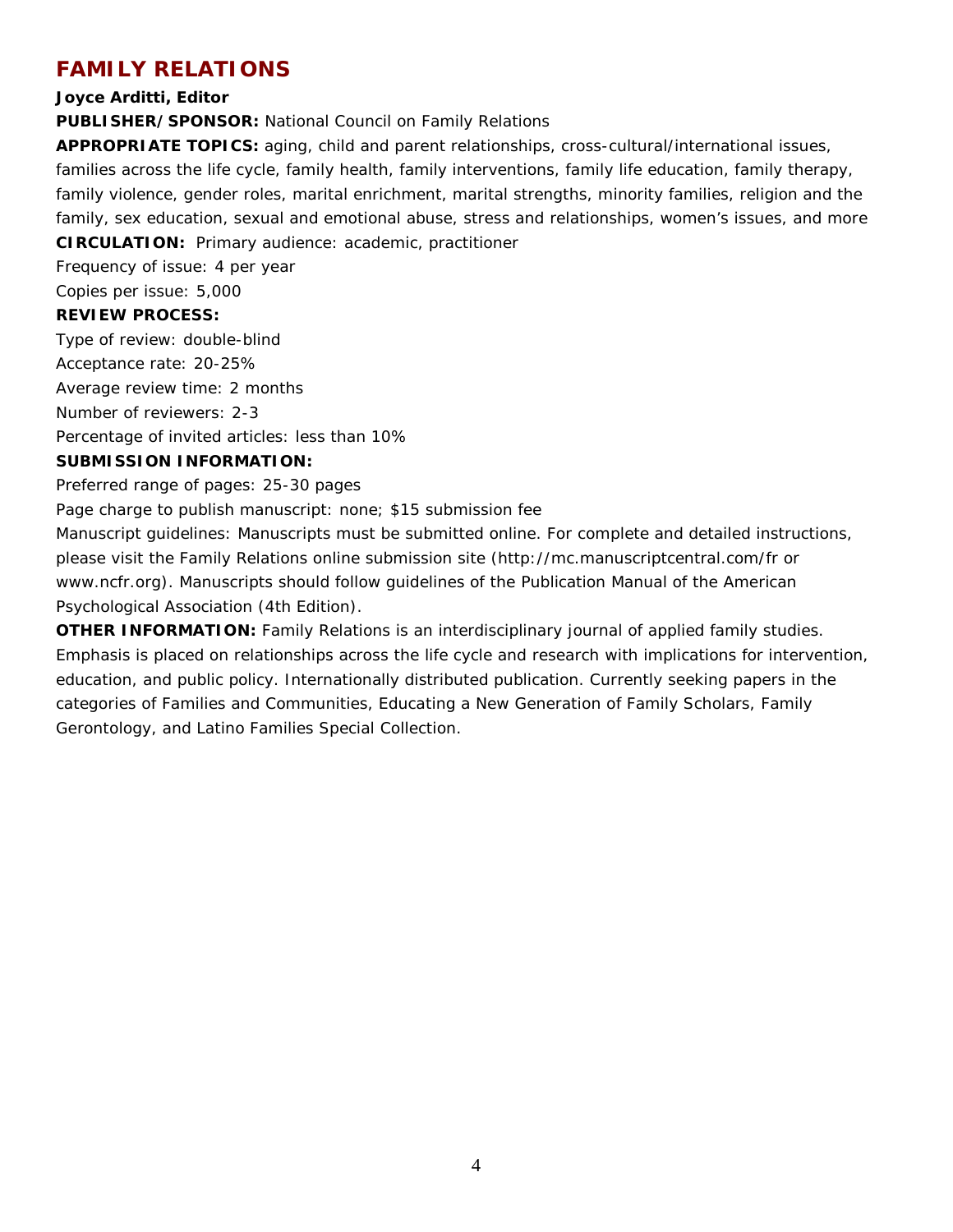# **FINANCIAL COUNSELING AND PLANNING**

**Frances C. Lawrence, Ph.D, Editor Louisiana State University School of Human Ecology Baton Rouge, LA 70803 PHONE: 225-578-1726 FAX: 225-578-2697 E-MAIL: flawrence@lsu.edu PUBLISHER/SPONSOR:** Association for Financial Counseling and Planning Education; www.afcpe.org **APPROPRIATE TOPICS:** consumer education, consumer/family finance, consumer/family law, financial counseling/planning **CIRCULATION:** Primary audience: academic, practitioner Frequency of issue: 2 per year Copies per issue: 500 **REVIEW PROCESS:** Type of review: double-blind Acceptance rate: 20-30% Average review time: 2 months Number of reviewers: 3 Percentage of invited articles: less than 10% **SUBMISSION INFORMATION:** Maximum page length: 40 pages Preferred range of pages: 10-30 pages

Page charge to publish manuscript: none

Manuscript guidelines: In each journal issue; manuscripts should follow *Publication Manual of the American Psychological Association* as a style guide.

**OTHER INFORMATION:** The journal includes research reports, evaluations of innovative counseling, planning and educational techniques, and theoretically based prescriptive analyses. Conclusions of articles should outline implications for practitioners and educators. Please submit manuscripts electronically, to fcp@oregonstate.edu. The final revised version of a manuscript accepted for publication should be submitted in both paper and disk format (PC compatible, preferably in WordPerfect 6.0).

# **The Forum for Family & Consumer Issues (FFCI)**

Address: Web based; [www.ncsu.edu/ffci](http://www.ncsu.edu/ffci) ; Editor-in-Chief address is Box 7605, NC State **Univ., Raleigh, NC 27695-7605 E-MAIL: ffci@ncsu.edu PUBLISHER/SPONSOR: APPROPRIATE TOPICS:** FFCI is an international, refereed e-journal. Articles published in FFCI further the mission of Cooperative Extension and community engagement to bring *impact beyond the profession*. Topics include:

- \* food and nutrition
- \* food safety
- \* health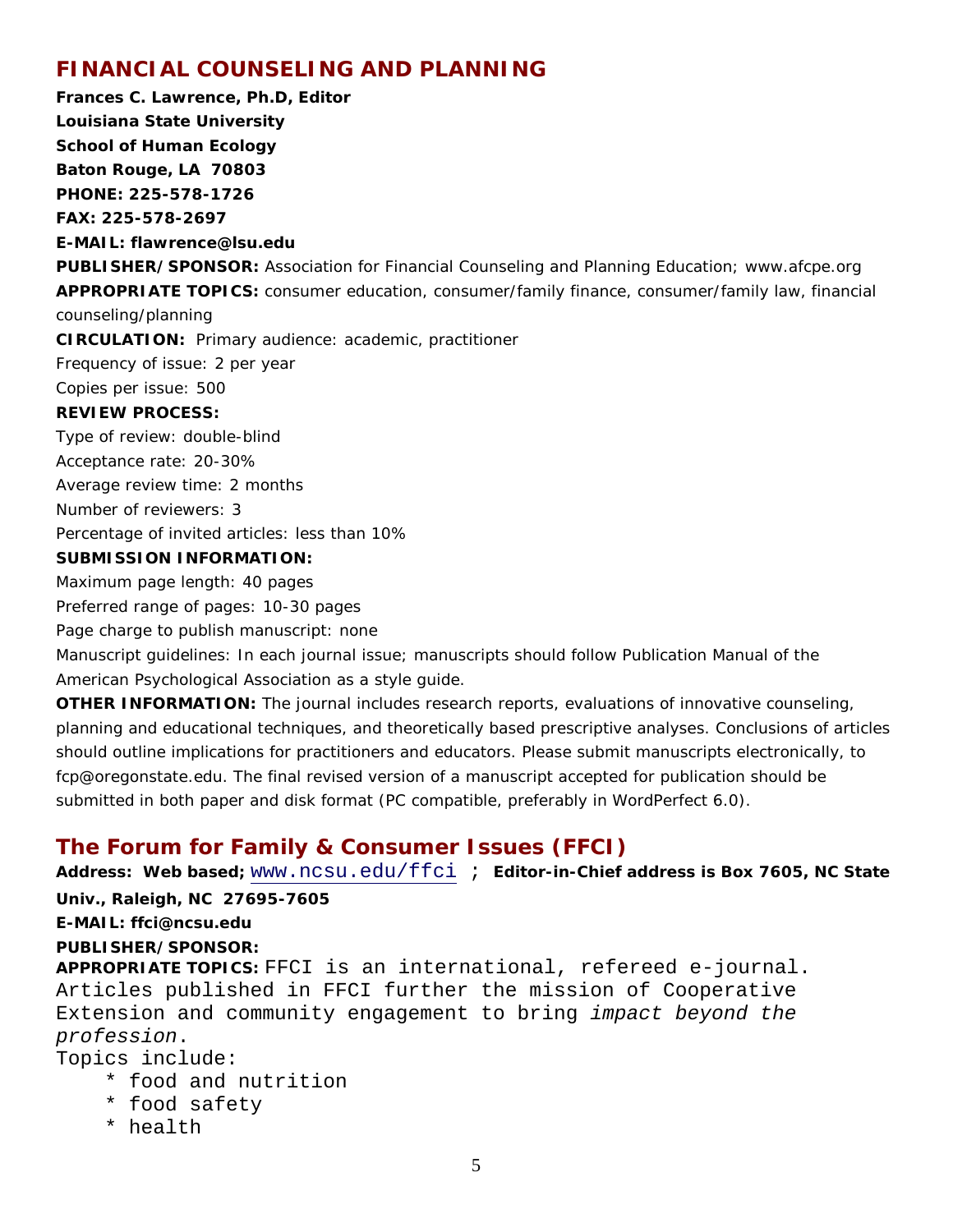- \* family resource management
- \* legal issues
- \* housing and home furnishings
- \* human development over the life course
- \* youth programming
- \* programming for diverse audiences
- \* program evaluation
- \* community engagement
- \* leadership development

**CIRCULATION:** Primary audience: professionals in family and consumer sciences, 4-H youth development, and related fields

Frequency of issue: 3 per year

Copies per issue:

### **REVIEW PROCESS:**

Type of review: Blind review

Acceptance rate: 52 % in 2006

Average review time: \_3-5\_\_\_ months

Number of reviewers: 3

Percentage of invited articles: \_10\_ %

### **SUBMISSION INFORMATION:**

Maximum page length: \_(see guidelines at www.ncsu.edu/ffci)\_\_\_pages

Preferred range of words: (see guidelines at www.ncsu.edu/ffci) words

Page charge to publish manuscript: \$ \_none \_\_\_,

Manuscript guidelines: Please go to: www.ncsu.edu/ffci

### **OTHER INFORMATION:**

The journal follows the Tempe Principles and accessibility guidelines. See the website for additional information: [www.ncsu.edu/ffci](http://www.ncsu.edu/ffci)

# **HOUSING AND SOCIETY**

**Dr. Kenneth R. Tremblay, Jr. , Executive Editor Colorado State University 156 Aylesworth Hall, SE Fort Collins, CO 80523-157 E-MAIL: tremblay@cahs.colostate.edu PUBLISHER/SPONSOR:** American Association of Housing Educators **APPROPRIATE TOPICS:** Submissions from a broad range of perspectives are encouraged. Topics in housing might include: policy, design, alternatives, social aspects, gerontology, behavioral aspects, energy/environment, equipment, interiors, economics, theory/model development, and education and program evaluation **CIRCULATION:** Primary audience: academic Frequency of issue: 3 per year

Copies per issue: 300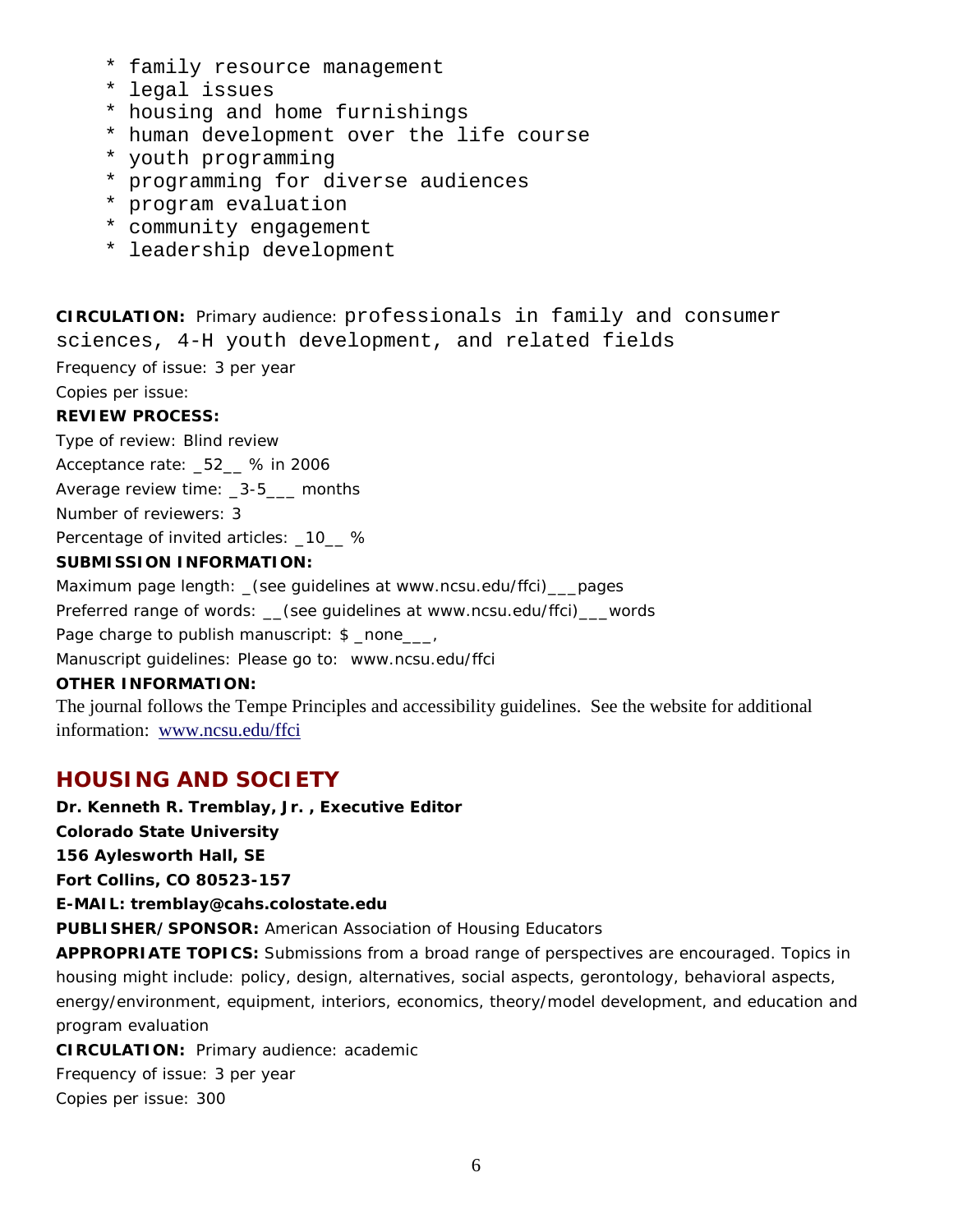#### **REVIEW PROCESS:**

Type of review: double-blind Acceptance rate: 35% Average review time: 2 months or less Number of reviewers: 3 Percentage of invited articles: less than 10%

#### **SUBMISSION INFORMATION:**

Maximum page length: 30 pages

Preferred range of pages: 20-25 pages

Page charge to publish manuscript: After the first 15 printed pages, a fee of \$15 per printed page is charged to all authors for publication; \$35 submission fee. If published, there is a publication fee for nonmembers that is equal to the dues of AAHE; 1997 dues: \$85

Manuscript guidelines: In each journal issue; manuscripts should follow *Publication Manual of the American Psychological Association* as a style guide.

### **JOURNAL OF THE AMERICAN DIETETIC ASSOCIATION**

### **Linda Van Horn RD, PhD. Editor**

#### **WEBSITE: http://www.adajournal.org**

**PUBLISHER/SPONSOR:** The American Dietetic Association

**APPROPRIATE TOPICS:** The Journal invites contributions of original research, review, and application in such areas as nutritional science, medical nutrition therapy, public health nutrition, food science and biotechnology, foodservice systems, leadership and management, and dietetics education **CIRCULATION:** Primary audience: professional and academic

Frequency of issue: monthly

Copies per issue: 71,000 printed (but not categorized by subscriptions, etc.)

#### **REVIEW PROCESS:**

Type of review: double-blind

Acceptance rate: approximately 40% eventually

Average review time: 10-12 weeks

Number of reviewers: 2-3 per manuscript

Percentage of invited articles: 10-15 per year

### **SUBMISSION INFORMATION:**

Maximum page length/preferred range: depends on "category" of paper. See journal

Page charge/submission fee: none

Manuscript guidelines: Please submit manuscripts online at [http://www.editorialmanager.com/adaj/.](http://www.editorialmanager.com/adaj/) The submission should include the cover letter, abstract, manuscript using a word processing file, tables (attached as separate files), figures, copyright form, and the conflict of interest form. For more information, please see the American Dietetic Association website.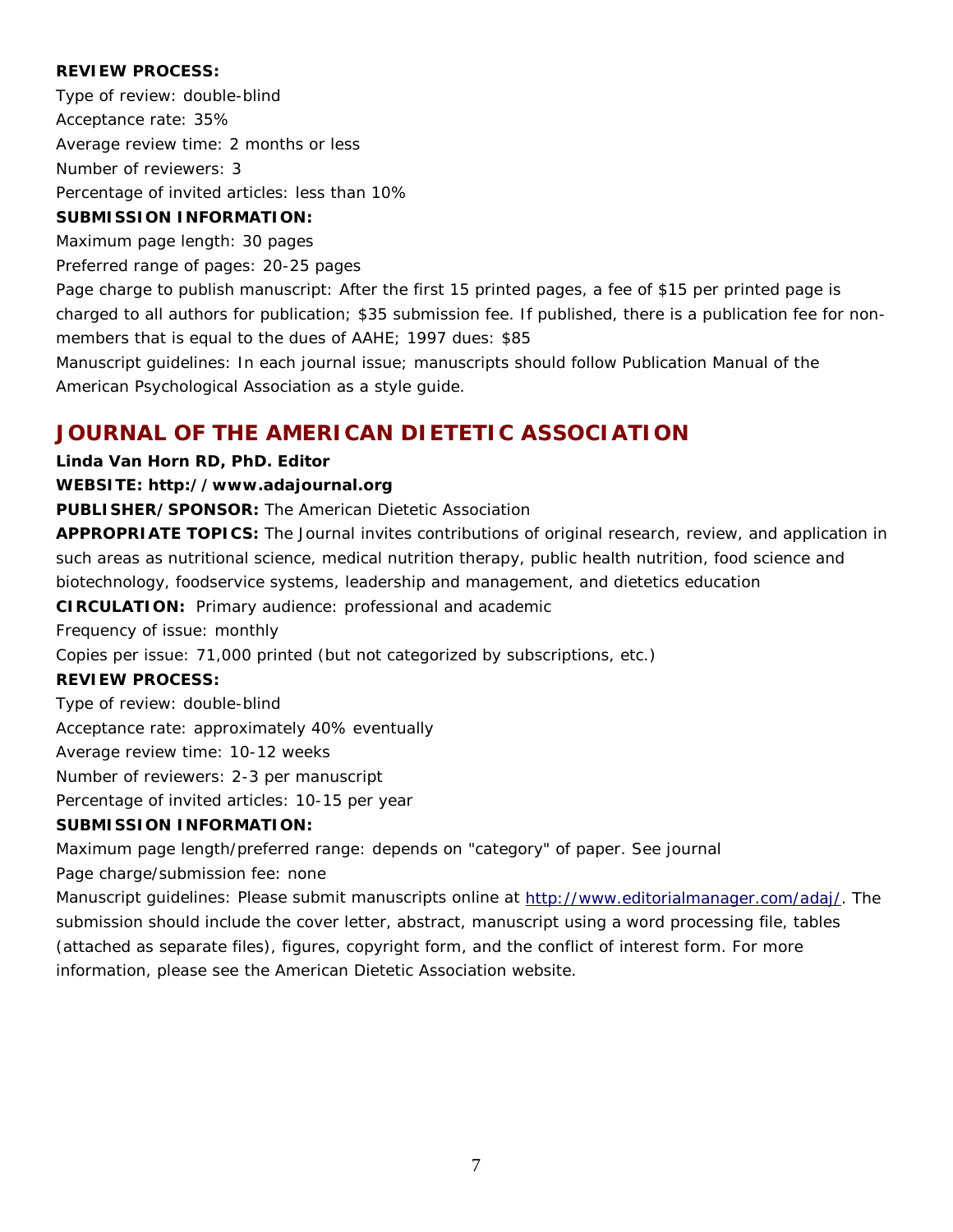# **JOURNAL OF APPLIED GERONTOLOGY**

**Malcolm P. Cutchin, Editor**

### **University of North Carolina at Chapel Hill**

**PUBLISHER/SPONSOR:** Southern Gerontological Society

**APPROPRIATE TOPICS:** The following as related to aging: consumer/family economics, consumer/family finance, consumer/family law, consumer/family policy, consumer/family psychology, consumer/family sociology, financial counseling/planning

**CIRCULATION:** Primary audience: academic, practitioner, government, gerontologists and others involved with older adults

Frequency of issue: 5 per year

Copies per issue: 1,394

#### **REVIEW PROCESS:**

Type of review: double-blind Acceptance rate: 20-29% Average review time: 3-5 months Number of reviewers: 3 Percentage of invited articles: less than 10% **SUBMISSION INFORMATION:** Maximum page length: 20 pages Preferred range of pages: 10-15 pages Page charge to publish manuscript: none Manuscript guidelines: Manuscripts should follow *Publication Manual of the American Psychological Association* as a style guide and should be submitted electronically as a Word document to [jag@mail.ecu.edu.](mailto:jag@mail.ecu.edu)

# **JOURNAL OF CONSUMER EDUCATION**

**Karen M. Chan, Editor University of Illinois Extension 216 West Jackson, Suite 625 Chicago, IL 60606 PHONE: (312) 578-9956 FAX: (312) 578-9957 E-MAIL: chank@mail.aces.uiuc.edu PUBLISHER/SPONSOR:** Illinois Consumer Education Association **APPROPRIATE TOPICS:** consumer education, consumer/family economics, consumer/family finance, consumer/family law, consumer/family policy **CIRCULATION:** Primary audience: academic, high school teachers, cooperative extension educators Frequency of issue: 1 per year Copies per issue: 300 **REVIEW PROCESS:** Type of review: double-blind Acceptance rate: 50-59% Average review time: 3-5 months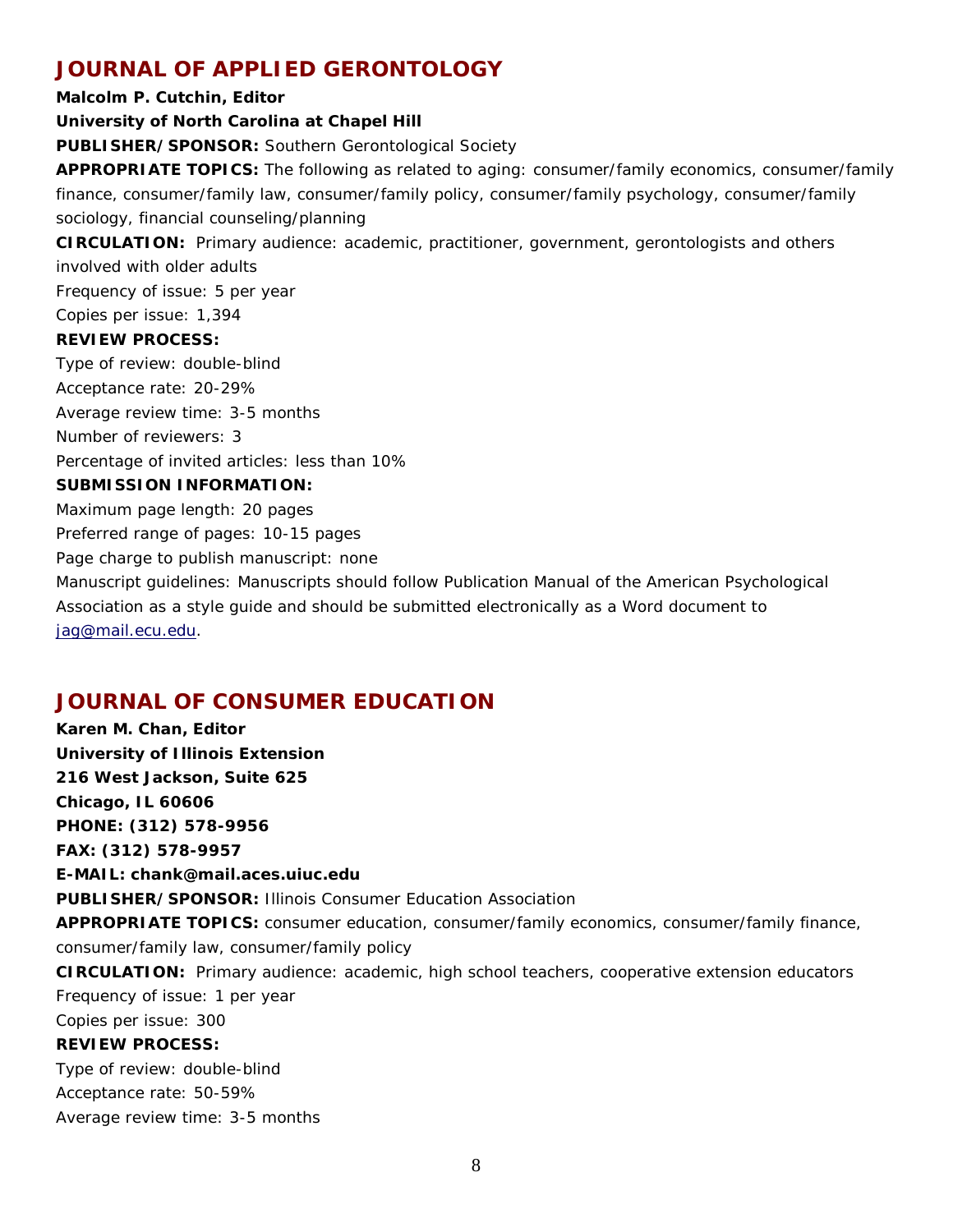Number of reviewers: 2

Percentage of invited articles: 0-10%

#### **SUBMISSION INFORMATION:**

Maximum page length: 8 pages

Preferred range of pages: 6-8 pages

Page charge to publish manuscript: None; authors of accepted manuscripts must either be members of the Illinois Consumer Education Association (dues \$20) or pay a \$20 submission fee per article. Manuscript guidelines: in each journal issue or from editor

**OTHER INFORMATION:** Submitted articles should be in one of the following categories: (1) position paper (a discussion of consumer education issues, problems, and trends), or (2) research article (a presentation of recently completed research that has implications for consumer educators). Articles must include implications for practitioners (educators, policy makers, etc.).

# **JOURNAL OF CONSUMER STUDIES AND HOME ECONOMICS**

**School of Economics University of Wales College of Cardiff P.O. Box 78 Cardiff CF1 1XL UNITED KINGDOM PUBLISHER/SPONSOR:** --

**APPROPRIATE TOPICS:** consumer education, consumer/family economics, consumer/family finance, consumer/family policy, consumer/family sociology, food, textile studies, housing, energy, consumer protection, consumer redress, consumer information

**CIRCULATION:** Primary audience: academic, practitioner, government, journalism/media

Frequency of issue: 4 per year

Copies per issue: --

### **REVIEW PROCESS:**

Type of review: single-blind (authors known to reviewers)

Acceptance rate: 30-39%

Average review time: 6-8 months

Number of reviewers: 1

Percentage of invited articles: less than 10%

#### **SUBMISSION INFORMATION:**

Maximum page length: --

Preferred range of pages: 10-24 pages

Page charge to publish manuscript: none

Manuscript guidelines: in each journal issue, from editor, or from publisher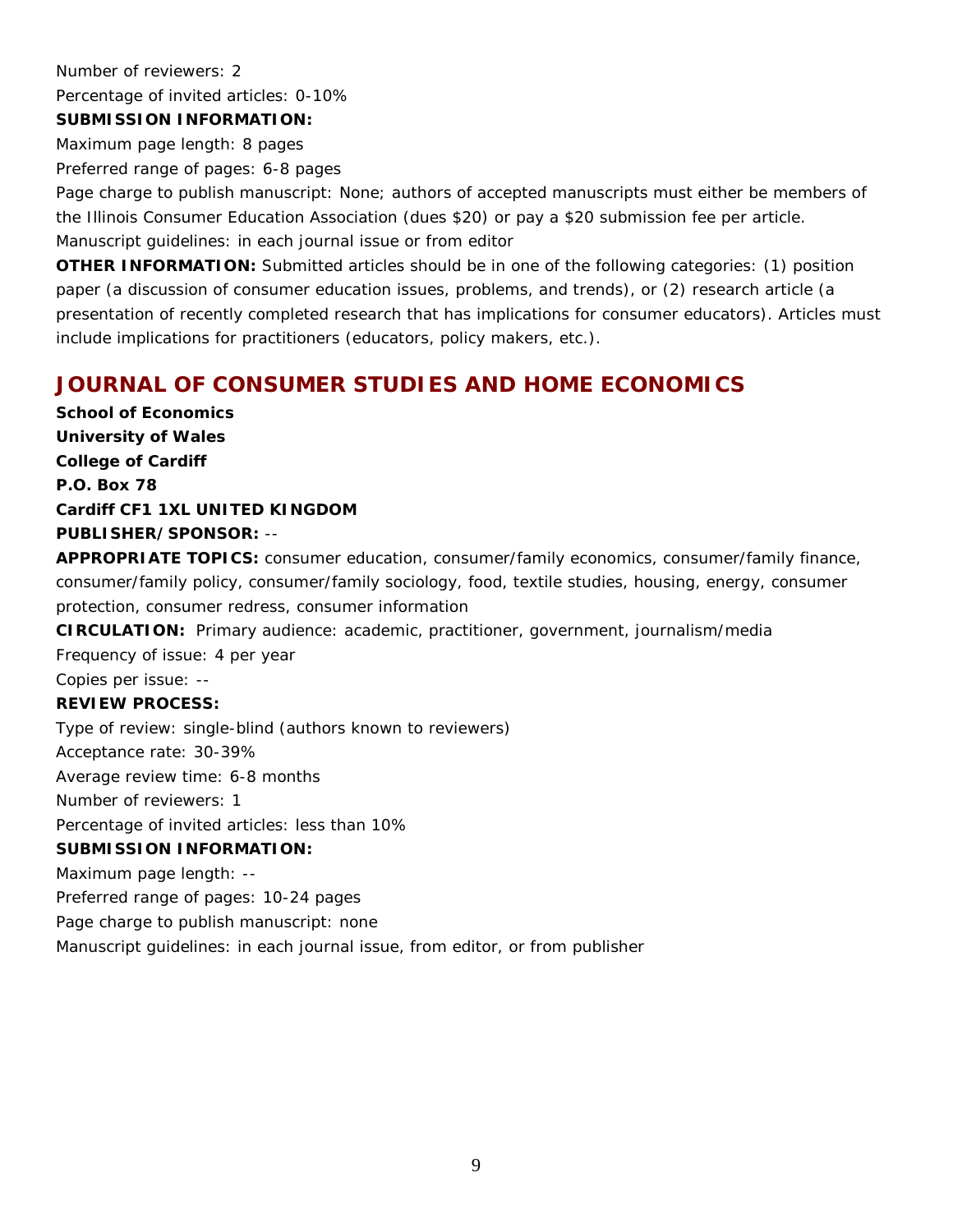# **JOURNAL OF FAMILY AND CONSUMER SCIENCES**

**American Association of Family & Consumer Sciences Suite 202 400 N. Columbus Street Alexandria, VA 22314-2752 Toll-free: 800.424.8080 PUBLISHER/SPONSOR:** American Association of Family and Consumer Sciences **APPROPRIATE TOPICS:** consumer education, consumer/family economics, consumer/family finance, consumer/family law, consumer/family policy, consumer/family psychology, consumer/family sociology, financial counseling/planning, other related areas **CIRCULATION:** Primary audience: academic, practicing professional, practitioner Frequency of issue: 4 per year, January, April, September, and November. Copies per issue: 15,000 **REVIEW PROCESS:** Type of review: blind Acceptance rate: 54% Average review time: 6 months Number of reviewers: 3 plus Editor Percentage of invited articles: 15% **SUBMISSION INFORMATION:** Preferred range of pages: less than 2,500 words Page charge to publish manuscript: none; \$40 submission fee Manuscript guidelines: Available on the AAFCS website (www.aafcs.org) **OTHER INFORMATION:** Manuscripts are encouraged from new authors, graduate students, and

professionals in a wide variety of fields related to systems theory and quality of life issues. Submissions should include: five complete copies of the manuscript in a Word or Rich Text format and a cover letter. Please submit all submissions to the above address.

# **JOURNAL OF FAMILY AND CONSUMER SCIENCES EDUCATION**

**Helen C. Hall, Editor University of Georgia Department of Occupational Studies 203 River's Crossing 850 College Station Road Athens, GA 30602-4809 EMAIL: hchall@uga.edu**

**PUBLISHER/SPONSOR:** Teacher Educator Affiliate of the National Association of Family and Consumer Sciences Education Division of the American Vocational Association

**APPROPRIATE TOPICS:** original research, literature reviews, conceptual and theoretical essays, position papers and reports of innovative practice in all areas of education for family and individual well-being; two new sections include PRAXIS (short, non-refereed articles which focus on the practice of family and consumer sciences educators) and Book Briefs (book reviews of interest to Family and Consumer Science professionals)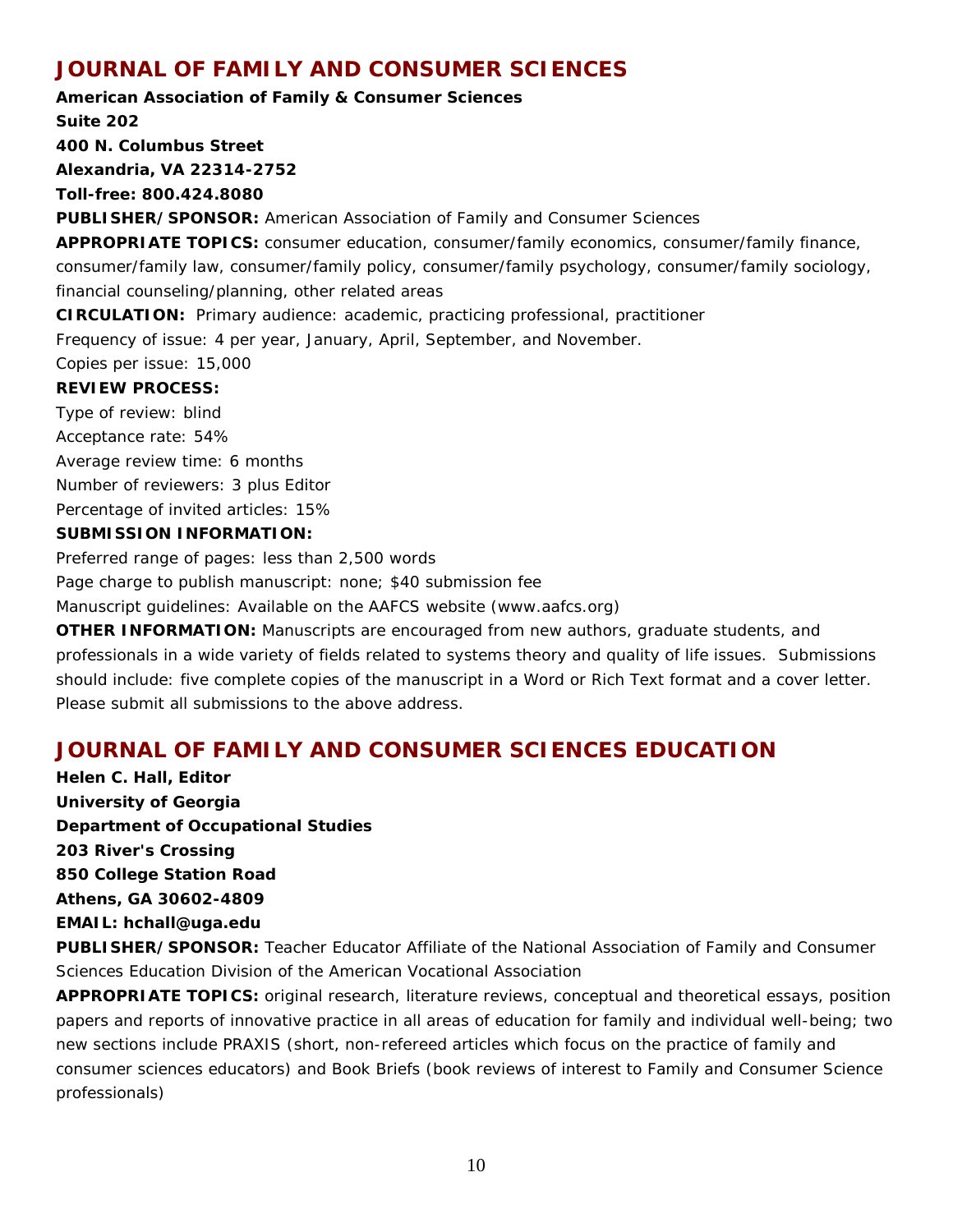**CIRCULATION:** Primary audience: academic, vocational education community at large

Frequency of issue: semi-annually

#### Copies per issue: 1 **REVIEW PROCESS:**

Type of review: review panel Acceptance rate: varies Average review time: varies Number of reviewers: 20 Percentage of invited articles: 0

### **SUBMISSION INFORMATION:**

Maximum page length/preferred range: none given Page charge/submission fee: none given Manuscript guidelines: Please submit manuscripts and inquiries to Helen Hall, [hchall@uga.edu.](mailto:hchall@uga.edu)

# **JOURNAL OF FAMILY ISSUES**

**Dr. Constance Shehan, Editor Department of Sociology, University of Florida 3219 Turlington Hall, P.O. Box 117330 Gainesville, FL 32611 E-MAIL: shehan@soc.ufl.edu PUBLISHER/SPONSOR:** Publisher is Sage; National Council on Family Relations is sponsor, but not publisher **APPROPRIATE TOPICS:** family sociology, child and family development, household economics **CIRCULATION:** Primary audience: academic Frequency of issue: 8 per year (2 are thematic issues with guest editors) Copies per issue: 1,500 **REVIEW PROCESS:**  Type of review: double-blind Acceptance rate: 25% (after revisions) Average review time: 2 to 3 months Number of reviewers: 2 Percentage of invited articles: less than 10% **SUBMISSION INFORMATION:** Maximum page length: 30 pages Preferred range of pages: 20-30 pages Page charge to publish manuscript: none Manuscript guidelines: In each journal issue; manuscripts should follow *Publication Manual of the American Psychological Association*. **OTHER INFORMATION:** Two issues each year are devoted to special topics of current interest and/or

theoretical significance. These thematic issues include both articles prepared by invitation and articles submitted for consideration for the special issues. The other six issues each year contain articles on any topic related to family issues. The journal is devoted to contemporary social issues and social problems related to marriage and family life and to theoretical issues of current interest to those who study families. Family is defined in broad terms, to include a wide range of intimate relationships, household types and living arrangements.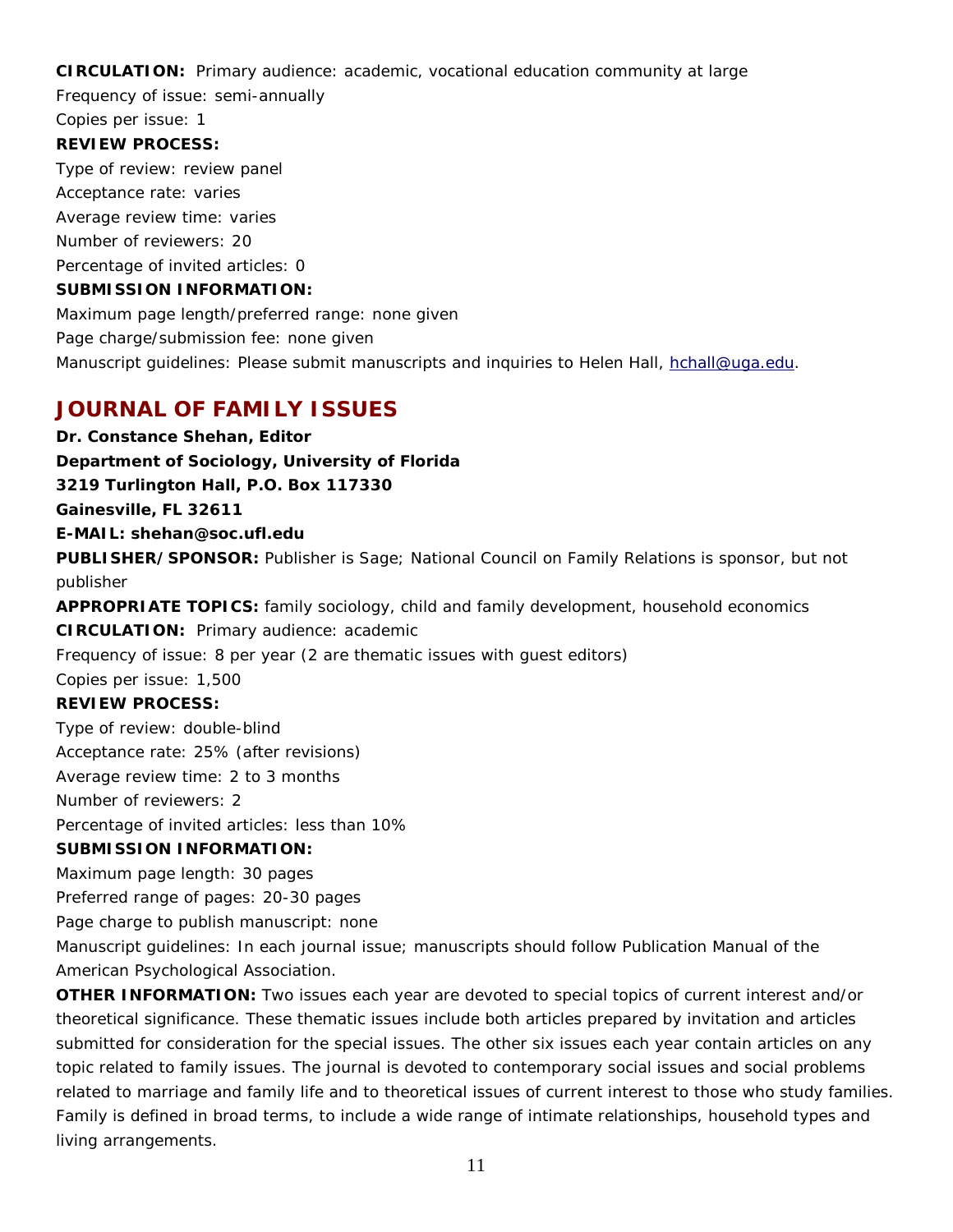# **JOURNAL OF FASHION MARKETING AND MANAGEMENT**

**Mr. Richard M. Jones, Managing Editor Department of Clothing Design and Technology Manchester Metropolitan University Manchester, M14 6HR UNITED KINGDOM E-MAIL:** r.m.jone[s@mmu.ac.uk](mailto:G.TROMANS@mmu.uc.uk) **PUBLISHER/SPONSOR:** none **APPROPRIATE TOPICS:** fashion marketing, clothing trade, sourcing and buying issues, retailing and branding, target market selection, demand trends **CIRCULATION:** Primary audience: academics in clothing/fashion marketing Frequency of issue: 4 per year Copies per issue: 4 per year **REVIEW PROCESS:** Type of review: double blind Acceptance rate: 75% after consultation Average review time: 2-3 months Number of reviewers: 2 Percentage of invited articles: 10% **SUBMISSION INFORMATION:** Maximum page length: 2000-4000 words Preferred range of pages: 2000-4000 words

Page charge to publish manuscript: none

Manuscript guidelines: Manuscripts should be typewritten and double-spaced. Inquiries and three hard copies of the manuscript should be sent to the above address or electronically.

### **JOURNAL OF FINANCIAL PLANNING**

**Ian MacKenzie** *Publisher, Editor* **Phone: (800) 322-4237 ext. 7120 E-mail: [ian.mackenzie@fpanet.org](mailto:ian.mackenzie@fpanet.org) WEBSITE: http://www.journalfp.net PUBLISHER/SPONSOR:** The Financial Planning Association **APPROPRIATE TOPICS:** consumer/family economics, consumer/family finance, consumer/family law, consumer/family psychology, financial counseling/planning **CIRCULATION:** Primary audience: practitioner Frequency of issue: monthly Copies per issue: 30,000 **REVIEW PROCESS:** Type of review: double-blind Acceptance rate: 30-39% Average review time: 2 months or less Number of reviewers: 3 Percentage of invited articles: 30-39%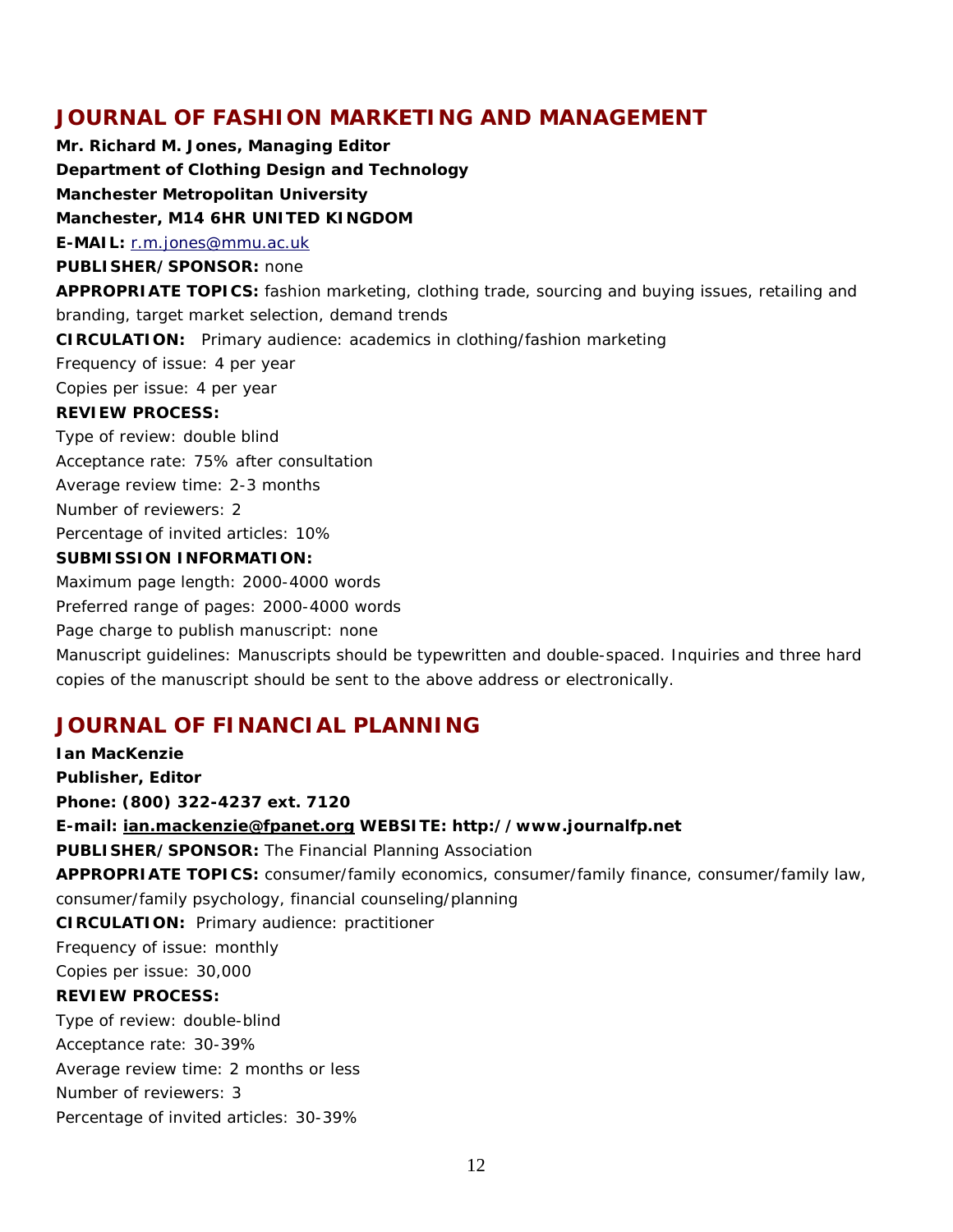#### **SUBMISSION INFORMATION:**

Maximum page length: 30 pages Preferred range of pages: 15-20 pages Page charge to publish manuscript: none Manuscript guidelines: in each issue

**OTHER INFORMATION:** The Journal of Financial Planning aims to inform its readers of innovative, timely, and constructive concepts, theories, and professional management tools in financial planning. Please submit three hard copies of the manuscript to the address above, or email your article as a Microsoft Word- attached document. The initial screening and peer review process will be completed in six to eight weeks.

# **JOURNAL OF GERONTOLOGY SERIES B: SOCIAL SCIENCES**

**Kenneth F. Ferraro, PhD, Editor Center on Aging and the Life Sciences Purdue University 302 Wood Street West Lafayette, IN 47907 Tel: (765) 496-9314**

**Fax: (765) 494-2180**

#### **E-mail: [jgss@purdue.edu](mailto:jgss@purdue.edu) WEBSITE: [http://www.geron.org](http://www.geron.org/)**

**PUBLISHER/SPONSOR:** The Gerontological Society of America

**APPROPRIATE TOPICS:** Journal publishes articles dealing with aging issues from the fields of anthropology, demography, economics, epidemiology, geography, health services research, political science, public health, social history, social work, and sociology.

**CIRCULATION:** Primary audience: academic, practitioner, corporate

Frequency of issue: bimonthly

Copies per issue: 9,500

### **REVIEW PROCESS:**

Type of review: peer-reviewed

Acceptance rate: 28%

Average review time: 9 weeks

Number of reviewers: 3

Percentage of invited articles: rare

### **SUBMISSION INFORMATION:**

Maximum page length: --

Preferred range of pages: up to 5,000 words, with shorter texts welcome (2,500 words for Brief Reports) Page charge to publish manuscript: none

Manuscript guidelines: manuscripts should be prepared according to the full guidelines for authors, which are published periodically in the journal. They also may be requested from the Society prior to submission. Use of IBM-compatible software is encouraged and a disk will be requested upon acceptance.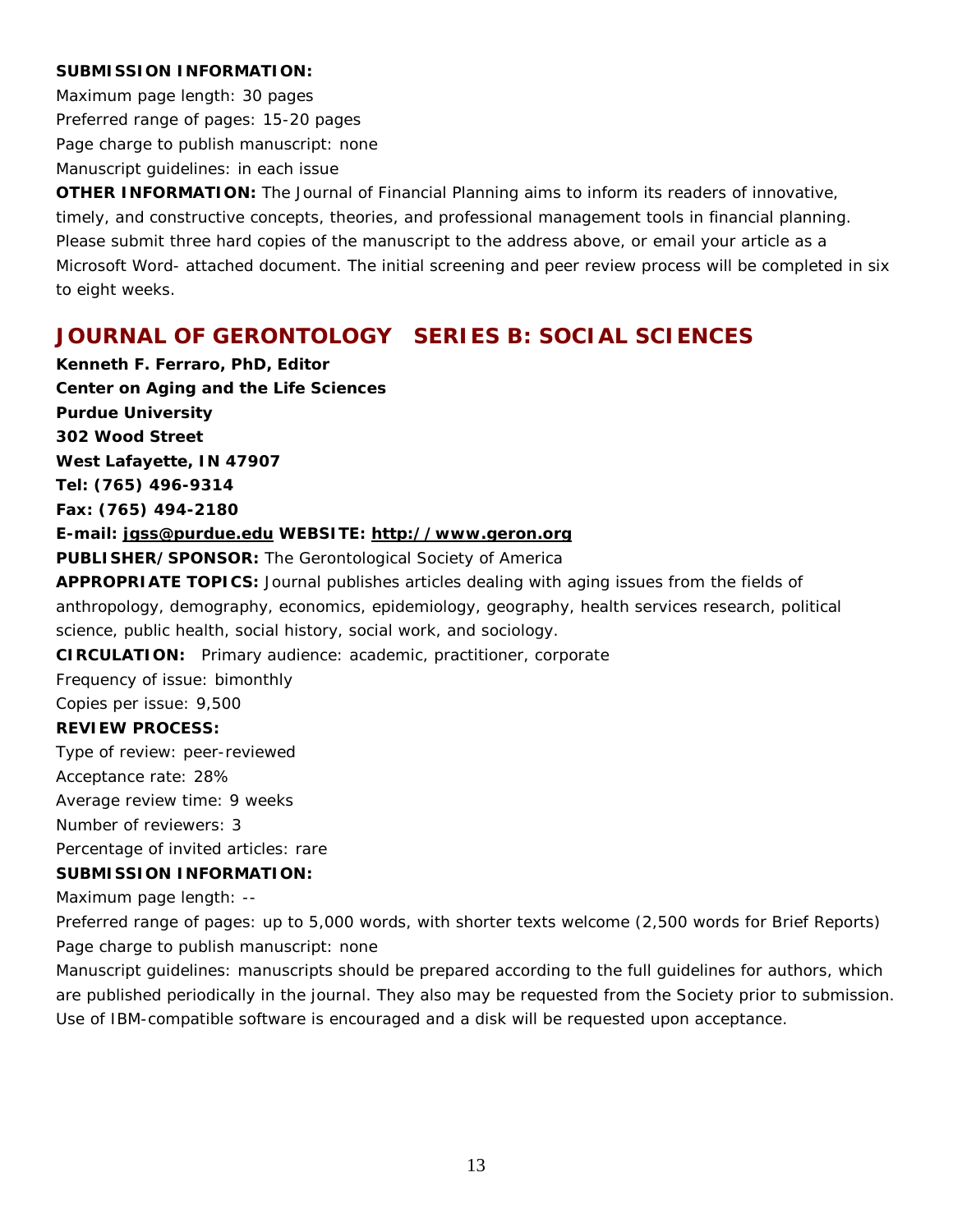# **JOURNAL OF MARITAL AND FAMILY THERAPY**

**Ronald J. Chenail, PhD Editor, Journal of Marital and Family Therapy Nova Southeastern University 3301 College Avenue Fort Lauderdale, FL 33314-7796 e-mail: [jmft@nsu.nova.edu](mailto:jmft@nsu.nova.edu) PUBLISHER/SPONSOR:** American Association for Marriage and Family Therapy **APPROPRIATE TOPICS:** family systems; couple and family therapy; family and cultural diversity **CIRCULATION:** Primary audience: academic, practitioner Frequency of issue: 4 per year Copies per issue: 23,000 **REVIEW PROCESS:** Type of review: double-blind Acceptance rate: 15-19% Average review time: 3-4 months Number of reviewers: 3 Percentage of invited articles: less than 10% **SUBMISSION INFORMATION:** Maximum page length: 30 pages Preferred range of pages: 15-20 pages Page charge to publish manuscript: none Manuscript guidelines: In each journal issue; manuscripts should follow *Publication Manual of the American Psychological Association* as a style guide.

**OTHER INFORMATION:** Submitted articles should advance the professional understanding of couple and family processes and advance the systems-oriented treatment of individual, couple, and family distress. Toward that end the journal publishes articles on research, theory, clinical practice, and training in couple and family therapy. Electronic submissions are preferred.

# **KAPPA OMICRON NU FORUM (Formerly called Home Economics Forum)**

**4990 Northwind Drive, Suite 140 East Lansing, MI 48823-5031 PHONE: (517) 351-8335**

**FAX: (517) 351-8336**

**PUBLISHER/SPONSOR:** Kappa Omicron Nu Honor Society

**APPROPRIATE TOPICS:** Topics are directed by a Call for Papers. In general themes focus on integrative, holistic perspectives in family and consumer sciences (home economics) professional concerns, historical study of the field, philosophical issues, or implications for the body of principles underlying the field. Goals of the publication are to encourage intellectual excellence, scholarly discourse, critical and creative thinking, reflection, innovations in integrative/holistic dimensions, and development of new methods of generating and verifying knowledge.

### **CIRCULATION:**

Primary audience: academic, practitioner